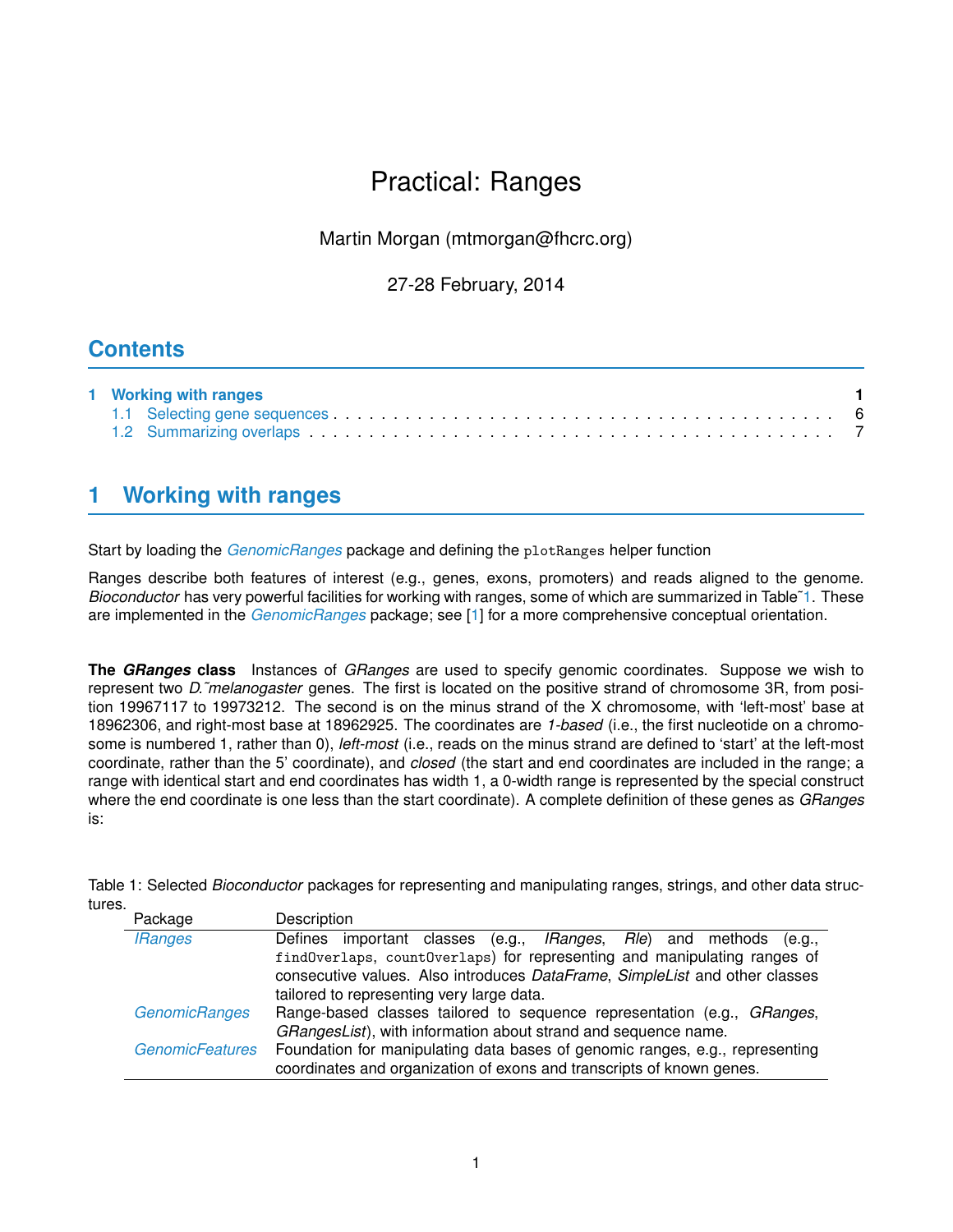```
genes <- GRanges(seqnames=c("chr3R", "chrX"),
                 ranges=IRanges(
                    start=c(19967117, 18962306),
                     end = c(19973212, 18962925)),
                 strand=c("+", "-"),
                 seqlengths=c(chr3R=27905053, chrX=22422827))
```
The components of a *GRanges* object are defined as vectors, e.g., of seqnames, much as one would define a *data.frame*. The start and end coordinates are grouped into an *IRanges* instance. The optional seqlengths argument specifies the maximum size of each sequence, in this case the lengths of chromosomes 3R and X in the 'dm2' build of the *D.˜melanogaster* genome. This data is displayed as

genes

```
## GRanges with 2 ranges and 0 metadata columns:
## seqnames ranges strand
## <Rle> <IRanges> <Rle>
## [1] chr3R [19967117, 19973212] +
## [2] chrX [18962306, 18962925] -
## ---
## seqlengths:
## chr3R chrX
## 27905053 22422827
```
The *GRanges* class has many useful methods defined on it. Consult the help page

?GRanges

and package vignettes

vignette(package="GenomicRanges")

for a comprehensive introduction. A *GRanges* instance can be subset, with accessors for getting and updating information.

```
genes[2]
## GRanges with 1 range and 0 metadata columns:
## seqnames ranges strand
## <Rle> <IRanges> <Rle>
## [1] chrX [18962306, 18962925] -
## ---
## seqlengths:
## chr3R chrX
## 27905053 22422827
strand(genes)
## factor-Rle of length 2 with 2 runs
## Lengths: 1 1
## Values : + -
## Levels(3): + - *
width(genes)
## [1] 6096 620
length(genes)
## [1] 2
```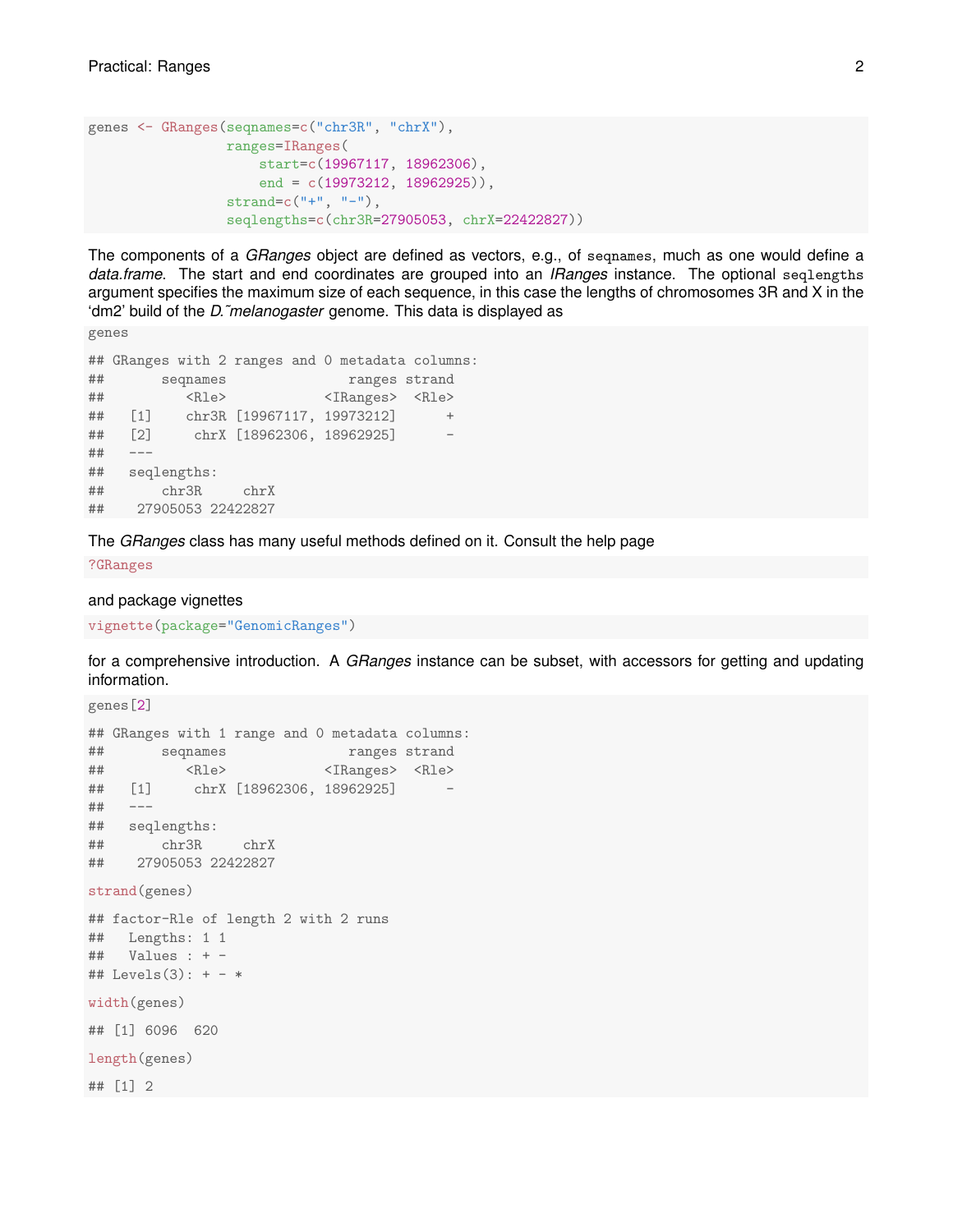

<span id="page-2-0"></span>Figure 1: Ranges

| names(genes) <- c("FBgn0039155", "FBgn0085359") |                                                  |                            |                                 |        |
|-------------------------------------------------|--------------------------------------------------|----------------------------|---------------------------------|--------|
|                                                 | genes # now with names                           |                            |                                 |        |
|                                                 | ## GRanges with 2 ranges and 0 metadata columns: |                            |                                 |        |
| ##                                              | seqnames                                         |                            | ranges strand                   |        |
| ##                                              | CR1e                                             |                            | <iranges> <rle></rle></iranges> |        |
| ##                                              | FBgn0039155                                      | chr3R [19967117, 19973212] |                                 | $^{+}$ |
| ##                                              | FBgn0085359 chrX [18962306, 18962925]            |                            |                                 |        |
| ##                                              |                                                  |                            |                                 |        |
| ##                                              | seqlengths:                                      |                            |                                 |        |
| ##                                              | chr3R<br>chrX                                    |                            |                                 |        |
| ##                                              | 27905053 22422827                                |                            |                                 |        |

strand returns the strand information in a compact representation called a *run-length encoding*. The 'names' could have been specified when the instance was constructed; once named, the *GRanges* instance can be subset by name like a regular vector.

As the GRanges function suggests, the *GRanges* class extends the *IRanges* class by adding information about seqnames, strand, and other information particularly relevant to representing ranges that are on genomes. The *IRanges* class and related data structures (e.g., *RangedData*) are meant as a more general description of ranges defined in an arbitrary space. Many methods implemented on the *GRanges* class are 'aware' of the consequences of genomic location, for instance treating ranges on the minus strand differently (reflecting the 5' orientation imposed by DNA) from ranges on the plus strand.

**Operations on ranges** The *GRanges* class has many useful methods. We use *IRanges* to illustrate these operations to avoid complexities associated with strand and seqnames, but the operations are comparable on *GRanges*. We begin with a simple set of ranges:

ir <- IRanges(start=c(7, 9, 12, 14, 22:24), end=c(15, 11, 12, 18, 26, 27, 28))

These and some common operations are illustrated in the upper panel of Figure<sup> $1$ </sup> and summarized in Table<sup> $2$ </sup>.

Methods on ranges can be grouped as follows:

**Intra-range** methods act on each range independently. These include flank, narrow, reflect, resize, restrict, and shift, among others. An illustration is shift, which translates each range by the amount specified by the shift argument. Positive values shift to the right, negative to the left; shift can be a vector, with each element of the vector shifting the corresponding element of the *IRanges* instance. Here we shift all ranges to the right by 5, with the result illustrated in the middle panel of Figure[˜1.](#page-2-0)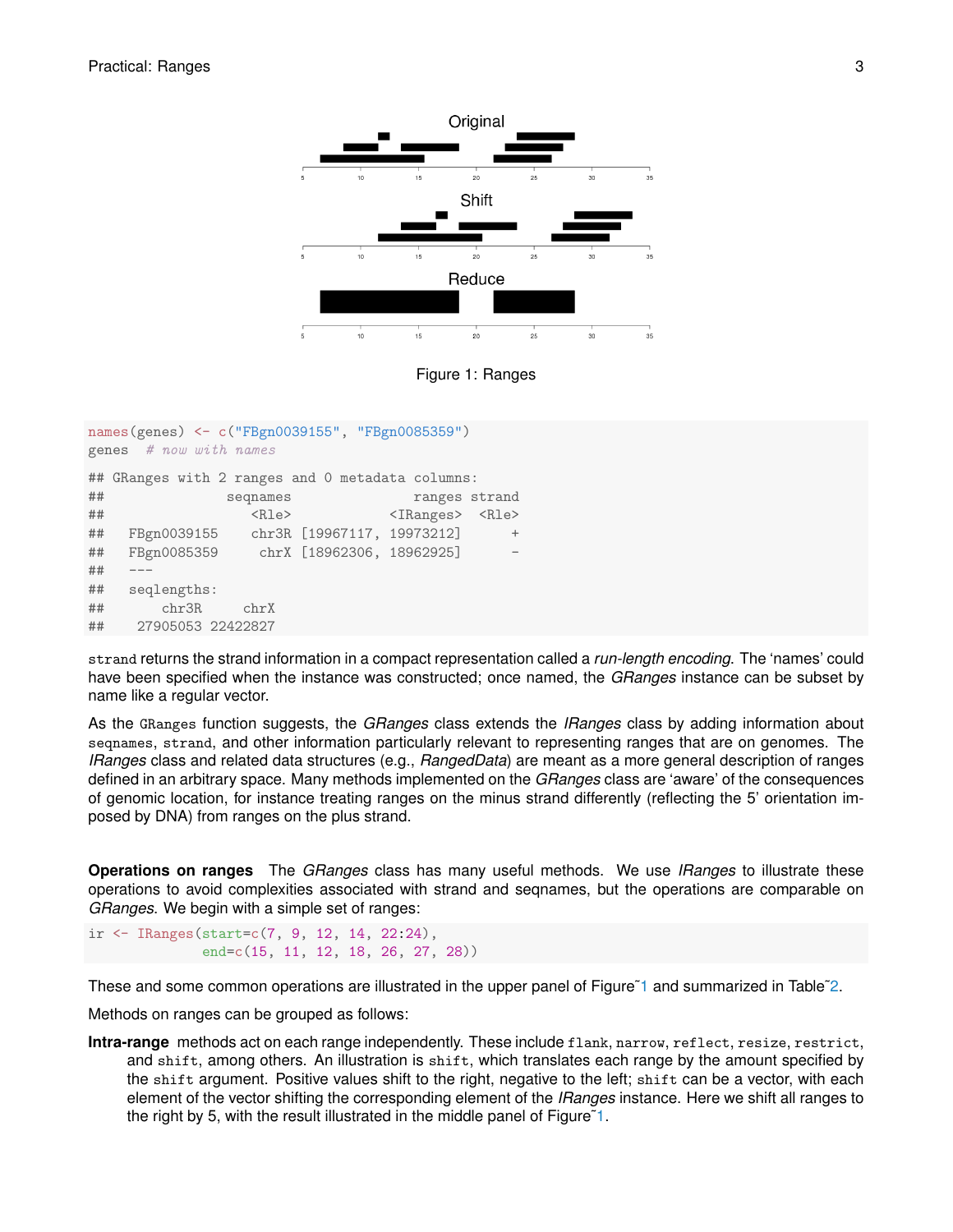| shift(ir, 5) |                      |  |     |       |                        |              |
|--------------|----------------------|--|-----|-------|------------------------|--------------|
|              |                      |  |     |       | ## IRanges of length 7 |              |
| ##           |                      |  |     |       | start end width        |              |
|              | ## $\lceil 1 \rceil$ |  |     | 12 20 |                        | 9            |
|              | ## [2]               |  |     | 14 16 |                        | 3            |
|              | ## [3]               |  | 17  | 17    |                        | $\mathbf{1}$ |
|              | ## [4]               |  | 19  | 23    |                        | 5            |
|              | ## [5]               |  | 27  | 31    |                        | 5            |
|              | ## [6]               |  | 28  | 32    |                        | 5            |
|              | ## [7]               |  | 2.9 | 33    |                        | 5            |

**Inter-range** methods act on the collection of ranges as a whole. These include disjoin, reduce, gaps, and range. An illustration is reduce, which reduces overlapping ranges into a single range, as illustrated in the lower panel of Figure[˜1.](#page-2-0)

```
reduce(ir)
## IRanges of length 2
## start end width
## [1] 7 18 12
## [2] 22 28 7
```
coverage is an inter-range operation that calculates how many ranges overlap individual positions. Rather than returning ranges, coverage returns a compressed representation (run-length encoding)

```
cvg <- coverage(ir)
cvg
## integer-Rle of length 28 with 12 runs
## Lengths: 6 2 4 1 2 3 3 1 1 3 1 1
## Values : 0 1 2 1 2 1 0 1 2 3 2 1
## plot(as.integer(cvg), type="s", xlab="Coordinate", ylab="Depth of coverage")
```
The run-length encoding can be interpreted as 'a run of length 6 of nucleotides covered by 0 ranges, followed by a run of length 2 of nucleotides covered by 1 range. . . '.

**Between** methods act on two (or sometimes more) *IRanges* instances. These include intersect, setdiff, union, pintersect, psetdiff, and punion.

The countOverlaps and findOverlaps functions operate on two sets of ranges. countOverlaps takes its first argument (the query) and determines how many of the ranges in the second argument (the subject) each overlaps. The result is an integer vector with one element for each member of query. findOverlaps performs a similar operation but returns a more general matrix-like structure that identifies each pair of query / subject overlaps. Both arguments allow some flexibility in the definition of 'overlap'.

**Adding** mcols **and** metadata The *GRanges* class (actually, most of the data structures defined or extending those in the *[IRanges](http://bioconductor.org/packages/release/bioc/html/IRanges.html)* package) has two additional very useful data components. The mcols function allows information on each range to be stored and manipulated (e.g., subset) along with the *GRanges* instance. The element metadata is represented as a *DataFrame*, defined in *[IRanges](http://bioconductor.org/packages/release/bioc/html/IRanges.html)* and acting like a standard *R data.frame* but with the ability to hold more complicated data structures as columns (and with element metadata of its own, providing an enhanced alternative to the *[Biobase](http://bioconductor.org/packages/release/bioc/html/Biobase.html)* class *AnnotatedDataFrame*).

```
mcols(genes) <- DataFrame(EntrezId=c("42865", "2768869"),
                          Symbol=c("kal-1", "CG34330"))
```
metadata allows addition of information to the entire object. The information is in the form of a list; any data can be provided.

metadata(genes) <- list(CreatedBy="A. User", Date=date())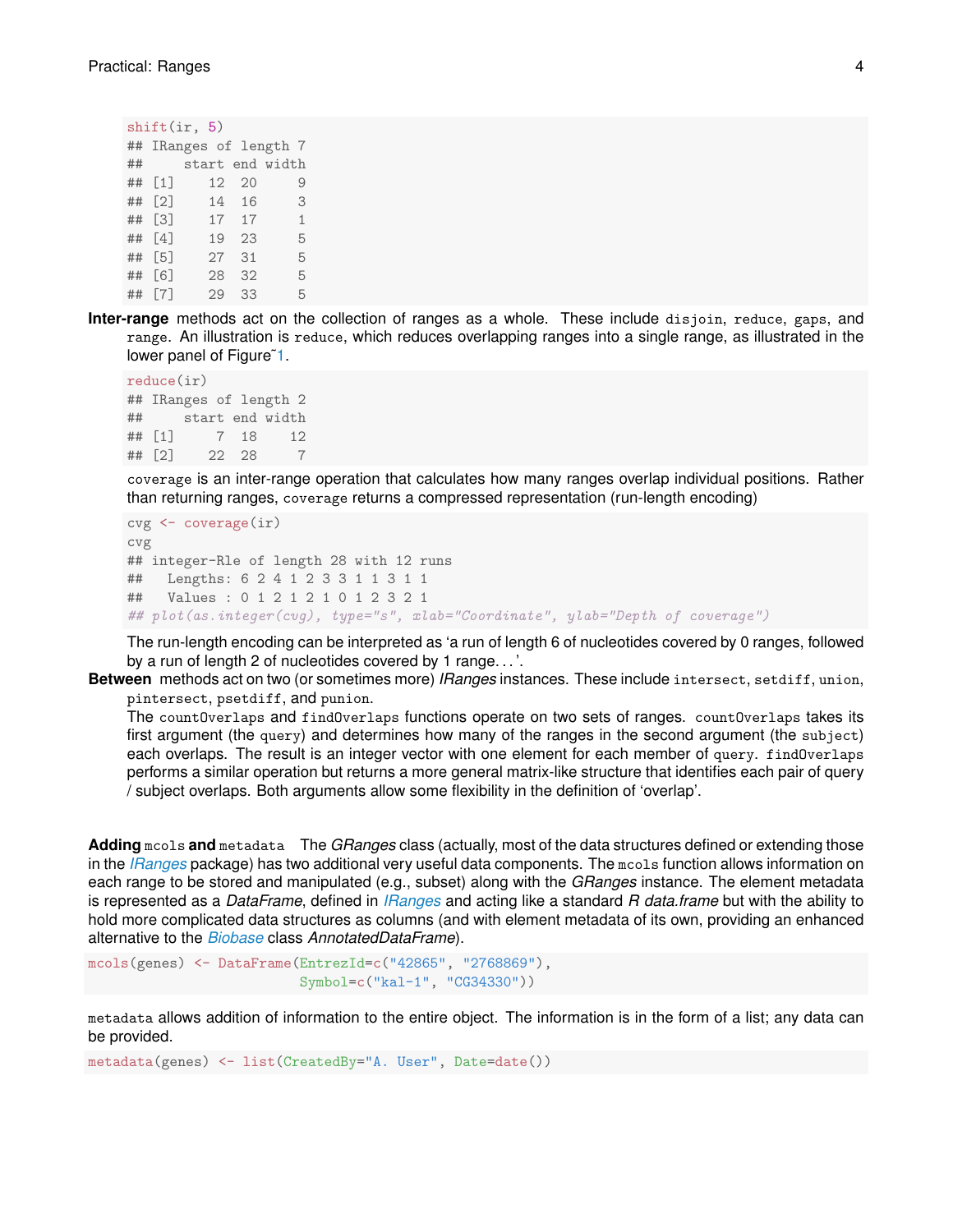| Category       | Function                                 | Description                                    |
|----------------|------------------------------------------|------------------------------------------------|
| Accessors      | start, end, width                        | Get or set the starts, ends and widths         |
|                | names                                    | Get or set the names                           |
|                | mcols, metadata                          | Get or set metadata on elements or object      |
|                | length                                   | Number of ranges in the vector                 |
|                | range                                    | Range formed from min start and max end        |
| Ordering       | $\lt$ , $\lt$ =, $\gt$ , $\gt$ =, ==, != | Compare ranges, ordering by start then width   |
|                | sort, order, rank                        | Sort by the ordering                           |
|                | duplicated                               | Find ranges with multiple instances            |
|                | unique                                   | Find unique instances, removing duplicates     |
| Arithmetic     | $r + x, r - x, r * x$                    | Shrink or expand ranges r by number x          |
|                | shift                                    | Move the ranges by specified amount            |
|                | resize                                   | Change width, anchoring on start, end or mid   |
|                | distance                                 | Separation between ranges (closest endpoints)  |
|                | restrict                                 | Clamp ranges to within some start and end      |
|                | flank                                    | Generate adjacent regions on start or end      |
| Set operations | reduce                                   | Merge overlapping and adjacent ranges          |
|                | intersect, union, setdiff                | Set operations on reduced ranges               |
|                | pintersect, punion, psetdiff             | Parallel set operations, on each x[i], y[i]    |
|                | gaps, pgap                               | Find regions not covered by reduced ranges     |
|                | disjoin                                  | Ranges formed from union of endpoints          |
| Overlaps       | findOverlaps                             | Find all overlaps for each $x$ in $y$          |
|                | countOverlaps                            | Count overlaps of each $x$ range in $y$        |
|                | nearest                                  | Find nearest neighbors (closest endpoints)     |
|                | precede, follow                          | Find nearest $y$ that $x$ precedes or follows  |
|                | x %in% y                                 | Find ranges in $x$ that overlap range in $y$   |
| Coverage       | coverage                                 | Count ranges covering each position            |
| Extraction     | r[i]                                     | Get or set by logical or numeric index         |
|                | r[[i]]                                   | Get integer sequence from start [i] to end [i] |
|                | subsetByOverlaps                         | Subset $x$ for those that overlap in $y$       |
|                | head, tail, rev, rep                     | Conventional R semantics                       |
| Split, combine | split                                    | Split ranges by a factor into a RangesList     |
|                | C                                        | Concatenate two or more range objects          |

<span id="page-4-0"></span>Table 2: Common operations on *IRanges*, *GRanges* and *GRangesList*.

**The** *GRangesList* **class** The GRanges class is extremely useful for representing simple ranges. Some nextgeneration sequence data and genomic features are more hierarchically structured. A gene may be represented by several exons within it. An aligned read may be represented by discontinuous ranges of alignment to a reference. The *GRangesList* class represents this type of information. It is a list-like data structure, which each element of the list itself a *GRanges* instance. The ENSEMBL genes identified earlier can be represented as a *GRangesList*.

|                   | $<$ Rle $>$ |          |                             |                                                                                                                          |                                                                                                                 |                                                                                                                                                                                                                                                                               |
|-------------------|-------------|----------|-----------------------------|--------------------------------------------------------------------------------------------------------------------------|-----------------------------------------------------------------------------------------------------------------|-------------------------------------------------------------------------------------------------------------------------------------------------------------------------------------------------------------------------------------------------------------------------------|
| $\lceil 1 \rceil$ |             |          |                             |                                                                                                                          | 132272                                                                                                          | $<$ NA $>$                                                                                                                                                                                                                                                                    |
| $\lceil 2 \rceil$ |             |          |                             |                                                                                                                          | 132273                                                                                                          | $<$ NA>                                                                                                                                                                                                                                                                       |
| $\lceil 3 \rceil$ |             |          |                             |                                                                                                                          | 132274                                                                                                          | $<$ NA $>$                                                                                                                                                                                                                                                                    |
| $\lceil 4 \rceil$ |             |          |                             |                                                                                                                          | 132275                                                                                                          | $<$ NA>                                                                                                                                                                                                                                                                       |
| $\lceil 5 \rceil$ |             |          |                             |                                                                                                                          | 132276                                                                                                          | $<$ NA $>$                                                                                                                                                                                                                                                                    |
| $\lceil 6 \rceil$ |             |          |                             |                                                                                                                          | 132277                                                                                                          | $<$ NA $>$                                                                                                                                                                                                                                                                    |
| $\lceil 7 \rceil$ |             |          |                             | $-$ 1                                                                                                                    | 132278                                                                                                          | $<$ NA>                                                                                                                                                                                                                                                                       |
|                   | ## \$84929  | seqnames | ## GRangesList of length 6: | chr9 [133799131, 133799267]<br>chr9 [133799624, 133799783]<br>chr9 [133804954, 133805433]<br>chr9 [133806160, 133806183] | ## GRanges with 10 ranges and 2 metadata columns:<br>chr9 [133777825, 133779710]<br>chr9 [133787179, 133787275] | ranges strand   exon_id exon_name<br><iranges> <rle>   <integer> <character><br/><math>-</math>  <br/>chr9 <math>[133780621, 133780800]</math> -<br/><math> \vert</math><br/><math>-</math>  <br/><math>-</math>  <br/><math>-</math>  </character></integer></rle></iranges> |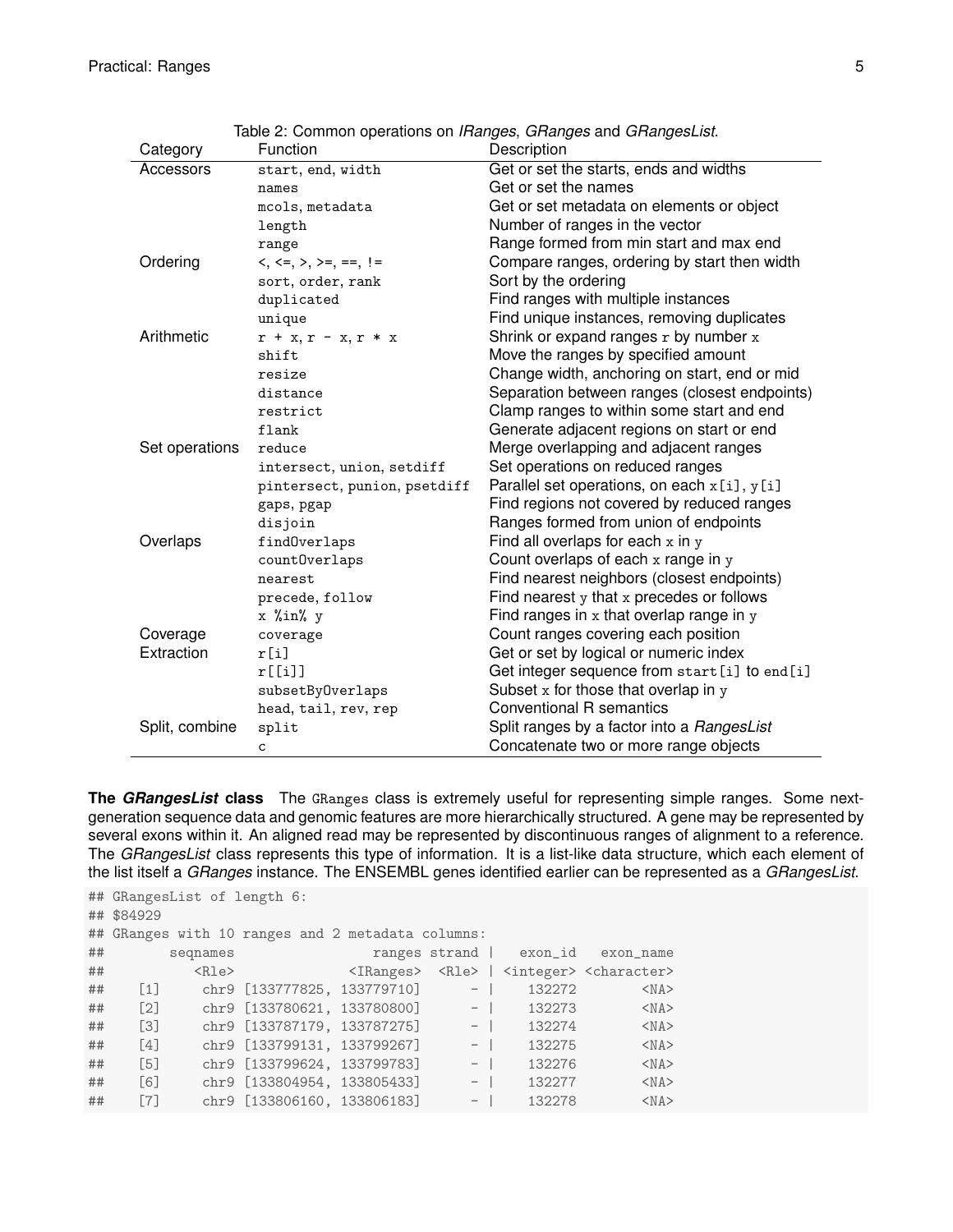| ## | [8]             |                      | chr9 [133813923, 133814035]                       |  | 132279                   | $<$ NA $>$ |
|----|-----------------|----------------------|---------------------------------------------------|--|--------------------------|------------|
| ## |                 |                      | [9] chr9 [133813923, 133814239] -                 |  | 132280                   | $<$ NA $>$ |
| ## |                 |                      | $[10]$ chr9 $[133814390, 133814455]$ -            |  | 132281                   | $<$ NA $>$ |
| ## |                 |                      |                                                   |  |                          |            |
|    | ## \$8140       |                      |                                                   |  |                          |            |
|    |                 |                      | ## GRanges with 10 ranges and 2 metadata columns: |  |                          |            |
|    | $\#$ #          |                      | seqnames ranges strand   exon_id exon_name        |  |                          |            |
|    |                 |                      | ## [1] chr16 [87863629, 87866631] -   215168      |  | $<$ NA $>$               |            |
|    |                 |                      | ## [2] chr16 [87868020, 87868197] -   215169      |  | $<$ NA $>$               |            |
| ## |                 |                      | [3] chr16 [87870104, 87870253] -   215170         |  | $<$ NA $>$               |            |
| ## |                 |                      | [4] chr16 [87871451, 87871547] -   215171         |  | $<$ NA $>$               |            |
| ## |                 |                      | [5] chr16 [87872320, 87872423] -   215172         |  | $<$ NA $>$               |            |
| ## |                 |                      | [6] chr16 [87873308, 87873431] -   215173         |  | $<$ NA $>$               |            |
| ## |                 |                      | [7] chr16 [87874035, 87874079] -   215174         |  | $<$ NA $>$               |            |
| ## |                 |                      | [8] chr16 [87874656, 87874761] -   215175         |  | $<$ NA $>$               |            |
| ## |                 |                      | [9] chr16 [87885330, 87885455] -   215176         |  | $<$ NA $>$               |            |
| ## |                 |                      | $[10]$ chr16 $[87902491, 87903100]$ -   215177    |  | $<$ NA $>$               |            |
| ## |                 |                      |                                                   |  |                          |            |
|    | $\#$ # $\ldots$ |                      |                                                   |  |                          |            |
|    |                 | ## <4 more elements> |                                                   |  |                          |            |
|    | ## ---          |                      |                                                   |  |                          |            |
|    | ## seqlengths:  |                      |                                                   |  |                          |            |
| ## |                 |                      | chr1                                              |  | $chr2 $ $chrUn_g1000249$ |            |
| ## |                 |                      | 249250621                                         |  | 243199373                | 38502      |

The *GRangesList* object has methods one would expect for lists (e.g., length, sub-setting). Many of the methods introduced for working with *IRanges* are also available, with the method applied element-wise.

#### <span id="page-5-0"></span>**1.1 Selecting gene sequences**

#### **Exercise 1**

*This exercise uses annotation packages to go from gene identifiers to coding sequences.*

- *a. Map from an informal gene SYMBOL, e.g., BRCA1, to ENTREZID gene identifiers using the [org.Hs.eg.db](http://bioconductor.org/packages/release/data/annotation/html/org.Hs.eg.db.html) package and the* select *function, use the [TxDb.Hsapiens.UCSC.hg19.knownGene](http://bioconductor.org/packages/release/data/annotation/html/TxDb.Hsapiens.UCSC.hg19.knownGene.html) package and a second map to go from ENTREZID to TXNAME.*
- *b. Extract the coding sequence grouped by transcript using the [TxDb.Hsapiens.UCSC.hg19.knownGene](http://bioconductor.org/packages/release/data/annotation/html/TxDb.Hsapiens.UCSC.hg19.knownGene.html) package and* cdsBy *function; select just those transcripts we are interested in.*
- *c. Retrieve the nucleotide sequence from the [BSgenome.Hsapiens.UCSC.hg19](http://bioconductor.org/packages/release/data/annotation/html/BSgenome.Hsapiens.UCSC.hg19.html) package using the function* extractTranscriptsFromGenome*.*
- *d. Verify that the coding sequences are all multiples of 3, and translate from nucleotide to amino acid sequence.*

#### **Solution:** Map from gene SYMBOL to ENTREZID, and from ENTREZID to TXNAME and extract the releveant coding sequence, grouped by transcript

```
library(org.Hs.eg.db)
egid <- select(org.Hs.eg.db, "BRCA1", "ENTREZID", "SYMBOL")$ENTREZID
library(TxDb.Hsapiens.UCSC.hg19.knownGene)
txdb <- TxDb.Hsapiens.UCSC.hg19.knownGene
egToTx <- select(txdb, egid, "TXNAME", "GENEID")
## Warning: 'select' resulted in 1:many mapping between keys and return rows
cdsByTx <- cdsBy(txdb, "tx", use.names=TRUE)[egToTx$TXNAME]
```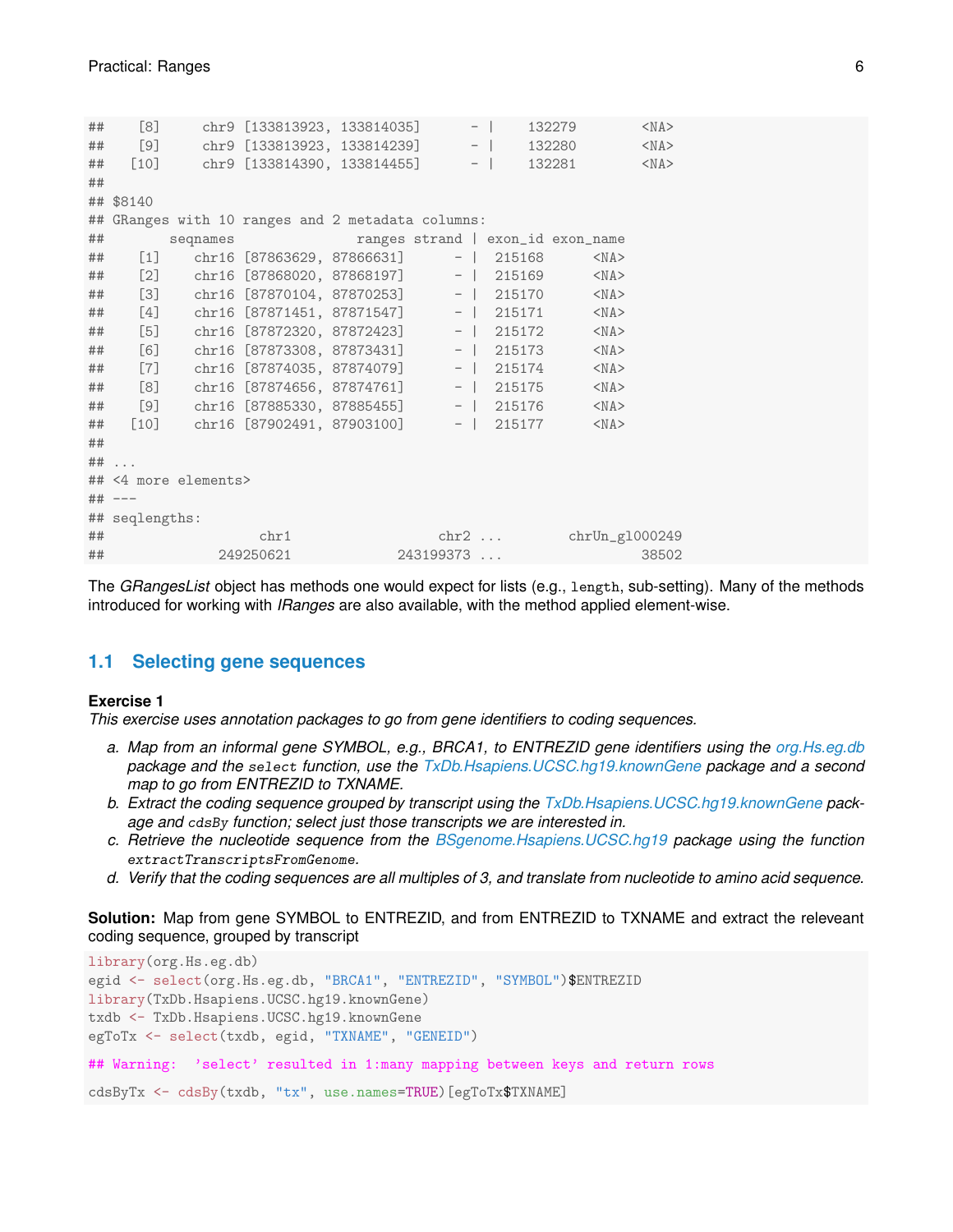#### Retrieve the sequence

```
library(BSgenome.Hsapiens.UCSC.hg19)
txx <- extractTranscriptsFromGenome(Hsapiens, cdsByTx)
## Warning: 'extractTranscriptsFromGenome' is deprecated.
## Use 'extractTranscriptSeqs' instead.
## See help("Deprecated")
## Warning: 'extractTranscripts' is deprecated.
## Use 'extractTranscriptSeqs' instead.
## See help("Deprecated")
```
#### Translate to amino acid sequence

|    |                                         |           | all(width(txx) $\frac{1}{2}$ 3 == 0) # sanity check                               |  |  |  |  |
|----|-----------------------------------------|-----------|-----------------------------------------------------------------------------------|--|--|--|--|
|    | $\#$ # $\lceil 1 \rceil$ TRUE           |           |                                                                                   |  |  |  |  |
|    | translate(txx)<br># amino acid sequence |           |                                                                                   |  |  |  |  |
| ## |                                         |           | A AAStringSet instance of length 20                                               |  |  |  |  |
| ## |                                         | width seq |                                                                                   |  |  |  |  |
| ## | $\lceil 1 \rceil$                       |           | 760 MDLSALRVEEVQNVINAMQKILECPICLELIKEPVSTKMCEAPVVTREWVLDSVALYQCQELDTYLIPQIPHSHY*  |  |  |  |  |
| ## | $\lceil 2 \rceil$                       |           | 1793 MSLQESTRFSQLVEELLKIICAFQLDTGLEYANSYNFAMCEAPVVTREWVLDSVALYQCQELDTYLIPQIPHSHY* |  |  |  |  |
| ## | $\lceil 3 \rceil$                       |           | 174 MDAEFVCERTLKYFLGIAGGKWVVSYFWVTQSIKERKMMCEAPVVTREWVLDSVALYQCQELDTYLIPQIPHSHY*  |  |  |  |  |
| ## | $\lceil 4 \rceil$                       |           | 700 MDLSALRVEEVQNVINAMQKILECPICLELIKEPVSTKCCYGPFTNMPTGCPPNCGCAARCLDRGQWLPCNWADV*  |  |  |  |  |
| ## | $\lceil 5 \rceil$                       |           | 1817 MLKLLNQKKGPSQCPLCKNDITKRSLQESTRFSQLVEEMCEAPVVTREWVLDSVALYQCQELDTYLIPQIPHSHY* |  |  |  |  |
| ## | $\cdots$                                |           |                                                                                   |  |  |  |  |
| ## | $\lceil 16 \rceil$                      |           | 1365 MDLSALRVEEVQNVINAMQKILECPICLELIKEPVSTKSESQGVGLSDKELVSDDEERGTGLEENNQEEQSMDSNL |  |  |  |  |
|    | ## [17]                                 |           | 1365 MDLSALRVEEVQNVINAMQKILECPICLELIKEPVSTKSESQGVGLSDKELVSDDEERGTGLEENNQEEQSMDSNL |  |  |  |  |
|    | ## [18]                                 | 1318      | MLKLLNQKKGPSQCPLCKNDITKRSLQESTRFSQLVEESESQGVGLSDKELVSDDEERGTGLEENNQEEQSMDSNL      |  |  |  |  |
|    | ## [19]                                 |           | 1339 MDLSALRVEEVQNVINAMQKILECPICLELIKEPVSTKSESQGVGLSDKELVSDDEERGTGLEENNQEEQSMDSNL |  |  |  |  |
| ## | $\lceil 20 \rceil$                      |           | 1069 MNVEKAEFCNKSKQPGLARSQHNRWAGSKETCNDRRTPSESQGVGLSDKELVSDDEERGTGLEENNQEEQSMDSNL |  |  |  |  |
|    |                                         |           |                                                                                   |  |  |  |  |

### <span id="page-6-0"></span>**1.2 Summarizing overlaps**

#### **Exercise 2**

*A basic operation in RNA-seq and other work flows is to count the number of times aligned reads overlap features of interest.*

- *a. Load the [RNAseqData.HNRNPC.bam.chr14](http://bioconductor.org/packages/release/data/experiment/html/RNAseqData.HNRNPC.bam.chr14.html) experiment data package and get the paths to the BAM files it contains.*
- *b. Load the 'transcript db' package that contains the coordinates of each exon of the UCSC 'known genes' track of hg19.*
- *c. Extract the exon coordinates grouped by gene; the result is an GRangesList object that we will discuss more latter.*
- *d. Use the* summarizeOverlaps *function with the exon coordinates and BAM files to generate a count of the number of reads overlapping each gene. Visit the help page* ?summarizeOverlaps *to read about the counting strategy used.*
- *e. The counts can be extracted from the return value of* summarizeOverlaps *using the function* assay*. This is standard R matrix. How many reads overlapped regions of interest in each sample? How many genes had non-zero counts?*

**Solution:** Point to BAM files